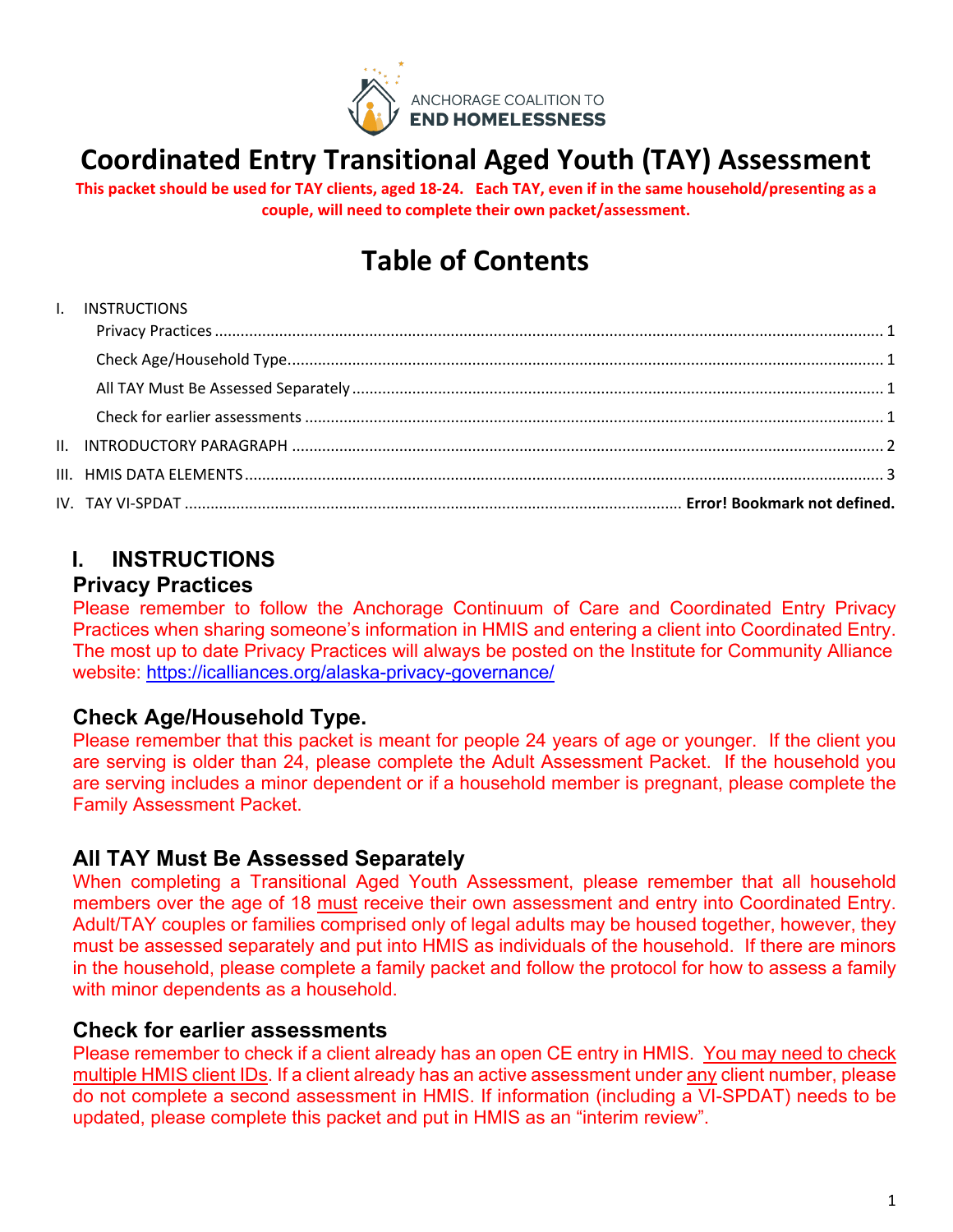### <span id="page-1-0"></span>**II. INTRODUCTORY PARAGRAPH**

**Instructions:** *Please read this introductory paragraph to the client before every assessment. Please emphasize highlighted/bold sections with the client.*

Hello. I'm here to talk to you about your housing and service needs. The purpose of this assessment is to identify what services in town will best help you, let community providers identify gaps in our current social service system, and determine the order in which people will be contacted for housing and related services. It is important that you know that **this is not a guarantee for housing or services**, nor is this a guarantee of assistance within a specific time period. **The Coordinated Entry System does not prioritize individuals on a first-come-first-serve basis which means individuals served by Coordinated Entry will wait for various lengths of time before receiving a referral to services.**

The Coordinated Entry Process will do its best to use the information collected here to provide referrals that are appropriate to your needs and program eligibility. It is important to know, however, **that this is** *not* **an application for housing or services.** Once you receive a referral there may be additional information that your service agency will need to collect to ensure that you meet the requirements for their program. **Receiving a referral through Coordinated Entry is not a guarantee of services until your specific program confirms eligibility.** If in any circumstance you are referred to a service for which you are not eligible, you will remain prioritized for services through Coordinated Entry and can receive future referrals to other programs as availability arises.

In this assessment there will be questions asked about past housing, your current health, substance use, legal involvement, financial stability and other areas related to housing. **The answers you provide in this assessment will not qualify or disqualify you for Coordinated Entry, but rather help us identify which services will best suit your needs.** It is always best to be honest when answering these questions. Some of these questions will be personal and could make you feel uncomfortable. If there is anything that you do not want to talk about, please let me know. **You always have the right to refuse to answer a question, and we can move to the next part of the assessment.** Please know, however, that the more information you can provide me, the more able I am to understand your current situation and help you with what you really need.

Do you have any questions?

<span id="page-1-1"></span>May we proceed?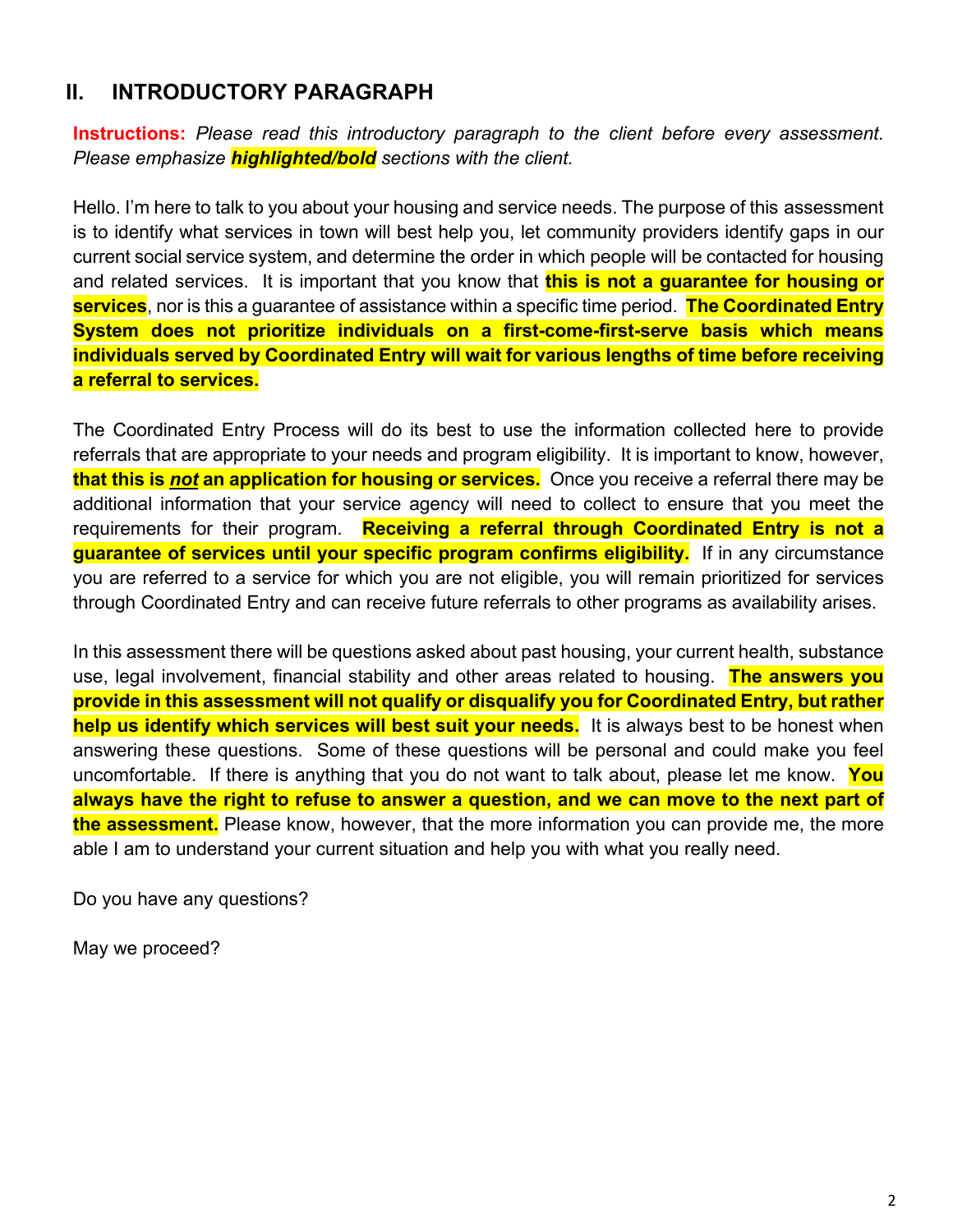## **III. HMIS DATA ELEMENTS**

| Date: _______/_______/_____________ |  |
|-------------------------------------|--|
|                                     |  |
|                                     |  |
|                                     |  |
|                                     |  |
|                                     |  |
|                                     |  |

#### **Client Information:**

| <b>Full Name</b> | Date of Birth | <b>SSN</b> (full or partial) |
|------------------|---------------|------------------------------|
|                  |               |                              |

#### **Are you a U.S. Military Veteran?** □ Yes □ No **Instructions: Please enter military status under the client profile in HMIS as this question is not included in the CE entry.**

| Gender:                       |                             | Ethnicity:                     |                            |
|-------------------------------|-----------------------------|--------------------------------|----------------------------|
| $\Box$ Female                 | $\Box$ Gender Nonconforming | $\Box$ Non-Hispanic/Non-Latino | $\Box$ Client Doesn't Know |
| $\square$ Male                | □ Client Doesn't Know       | $\exists$ Hispanic/ Latino     | $\Box$ Client Refused      |
| $\Box$ Trans (Male to Female) | $\Box$ Client Refused       |                                |                            |
| $\Box$ Trans (Female to Male) |                             |                                |                            |

| <b>Primary Race:</b>                                                                                                                       |                                               | <b>Secondary Race (Optional):</b>                                                                                                             |                                               |
|--------------------------------------------------------------------------------------------------------------------------------------------|-----------------------------------------------|-----------------------------------------------------------------------------------------------------------------------------------------------|-----------------------------------------------|
| □ American Indian/Alaska Native<br>$\Box$ Asian<br>$\Box$ Black/African American<br>□ Native Hawai'ian/Pacific Islander<br>$\square$ White | □Client Doesn't Know<br>$\Box$ Client Refused | □ American Indian/Alaska Native<br>$\square$ Asian<br>$\Box$ Black/African American<br>□ Native Hawai'ian/Pacific Islander<br>$\square$ White | $\Box$ Client Refused<br>□Client Doesn't Know |

#### **Client Location – ALWAYS ANCHORAGE**

Please indicate Anchorage-500 for client location in HMIS.

If client's primary residence is outside of the municipality of Anchorage, please do not complete an Anchorage Coordinated Entry Packet and refer to services within their regular municipality.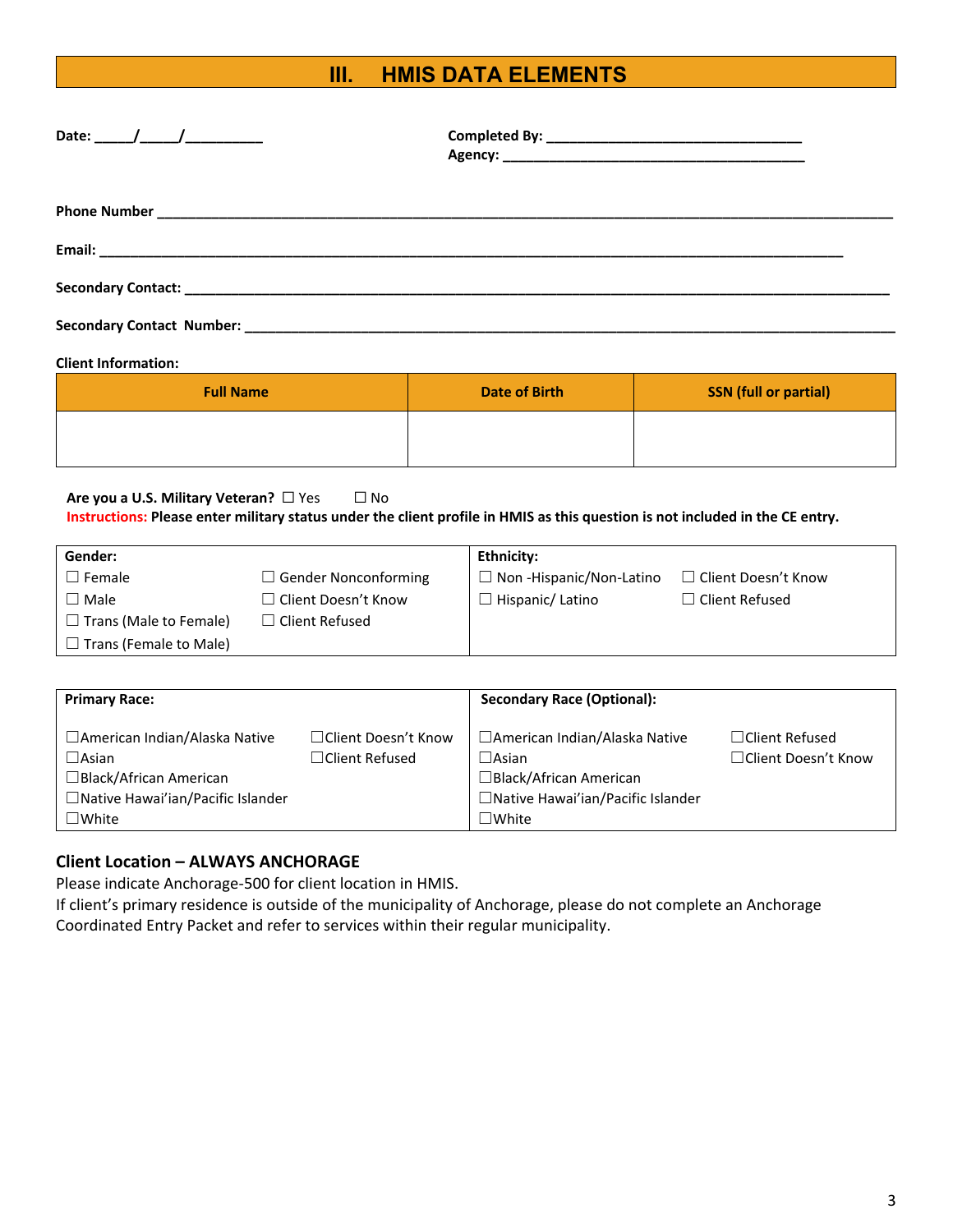#### **DISABILITY DETERMINATION**

**Do you have a disabling condition?** □ Yes □ No □ Client Doesn't Know □Refused

*Please indicate all types of disability below*: **Disability Type Disability Determination** *IF YES:* **Is Condition Expected to be Long-Term and Impede ability to Live Independently?** Alcohol Abuse ☐ Yes ☐ No ☐ Client Doesn't Know ☐Refused ☐ Yes ☐ No Both Alcohol & Drug Abuse ☐ Yes ☐ No ☐ Client Doesn't Know ☐Refused ☐ Yes ☐ No Chronic Health Condition │ □ Yes □ No □ Client Doesn't Know □Refused │ □ Yes □ No Developmental │ <del></del> □ Yes □ No □ Client Doesn't Know □Refused │ □ Yes □ No Drug Abuse │ □ Yes □ No □ Client Doesn't Know □Refused │ □ Yes □ No HIV/AIDS ☐ Yes ☐ No ☐ Client Doesn't Know ☐Refused N/A

#### **Notes on disability/disabilities:**

### **Alaska Mental Health Trust Authority Beneficiary Information**

| <b>Alzheimer's Disease</b><br>and Related<br><b>Dementias</b> | <b>Chronic</b><br><b>Alcoholism or</b><br>other Substance<br><b>Use Disorder</b> | Intellectual or<br><b>Developmental</b><br><b>Disabilities</b> | <b>Mental Illness</b>      | <b>Traumatic Brain</b><br><b>Injuries</b> | <b>Start Date</b> |
|---------------------------------------------------------------|----------------------------------------------------------------------------------|----------------------------------------------------------------|----------------------------|-------------------------------------------|-------------------|
| $\Box$ Yes                                                    | ⊤∃ Yes                                                                           | $\sqcap$ Yes                                                   | $\Box$ Yes                 | ⊥∃ Yes                                    | <b>End Date</b>   |
| $\Box$ No                                                     | $\Box$ No                                                                        | □ No                                                           | $\Box$ No                  | $\square$ No                              |                   |
| $\Box$ Client doesn't know                                    | $\Box$ Client doesn't know                                                       | $\sqsupset$ Client doesn't know                                | $\Box$ Client doesn't know | $\sqsupset$ Client doesn't know           |                   |
| $\Box$ Refused                                                | $\Box$ Refused                                                                   | $\sqsupset$ Refused                                            | $\Box$ Refused             | $\exists$ Refused                         |                   |

\_\_\_\_\_\_\_\_\_\_\_\_\_\_\_\_\_\_\_\_\_\_\_\_\_\_\_\_\_\_\_\_\_\_\_\_\_\_\_\_\_\_\_\_\_\_\_\_\_\_\_\_\_\_\_\_\_\_\_\_\_\_\_\_\_\_\_\_\_\_\_\_\_\_\_\_\_\_\_\_\_\_\_\_\_\_\_\_\_\_\_\_\_\_\_\_\_\_\_\_\_\_\_\_\_\_\_\_ \_\_\_\_\_\_\_\_\_\_\_\_\_\_\_\_\_\_\_\_\_\_\_\_\_\_\_\_\_\_\_\_\_\_\_\_\_\_\_\_\_\_\_\_\_\_\_\_\_\_\_\_\_\_\_\_\_\_\_\_\_\_\_\_\_\_\_\_\_\_\_\_\_\_\_\_\_\_\_\_\_\_\_\_\_\_\_\_\_\_\_\_\_\_\_\_\_\_\_\_\_\_\_\_\_\_\_\_ \_\_\_\_\_\_\_\_\_\_\_\_\_\_\_\_\_\_\_\_\_\_\_\_\_\_\_\_\_\_\_\_\_\_\_\_\_\_\_\_\_\_\_\_\_\_\_\_\_\_\_\_\_\_\_\_\_\_\_\_\_\_\_\_\_\_\_\_\_\_\_\_\_\_\_\_\_\_\_\_\_\_\_\_\_\_\_\_\_\_\_\_\_\_\_\_\_\_\_\_\_\_\_\_\_\_\_\_ \_\_\_\_\_\_\_\_\_\_\_\_\_\_\_\_\_\_\_\_\_\_\_\_\_\_\_\_\_\_\_\_\_\_\_\_\_\_\_\_\_\_\_\_\_\_\_\_\_\_\_\_\_\_\_\_\_\_\_\_\_\_\_\_\_\_\_\_\_\_\_\_\_\_\_\_\_\_\_\_\_\_\_\_\_\_\_\_\_\_\_\_\_\_\_\_\_\_\_\_\_\_\_\_\_\_\_\_ \_\_\_\_\_\_\_\_\_\_\_\_\_\_\_\_\_\_\_\_\_\_\_\_\_\_\_\_\_\_\_\_\_\_\_\_\_\_\_\_\_\_\_\_\_\_\_\_\_\_\_\_\_\_\_\_\_\_\_\_\_\_\_\_\_\_\_\_\_\_\_\_\_\_\_\_\_\_\_\_\_\_\_\_\_\_\_\_\_\_\_\_\_\_\_\_\_\_\_\_\_\_\_\_\_\_\_\_ \_\_\_\_\_\_\_\_\_\_\_\_\_\_\_\_\_\_\_\_\_\_\_\_\_\_\_\_\_\_\_\_\_\_\_\_\_\_\_\_\_\_\_\_\_\_\_\_\_\_\_\_\_\_\_\_\_\_\_\_\_\_\_\_\_\_\_\_\_\_\_\_\_\_\_\_\_\_\_\_\_\_\_\_\_\_\_\_\_\_\_\_\_\_\_\_\_\_\_\_\_\_.

Mental Health Problem │ □ Yes □ No □ Client Doesn't Know □ Refused │ □ Yes □ No

Physical □ □ Yes □ No □ Client Doesn't Know □ Refused │ □ Yes □ No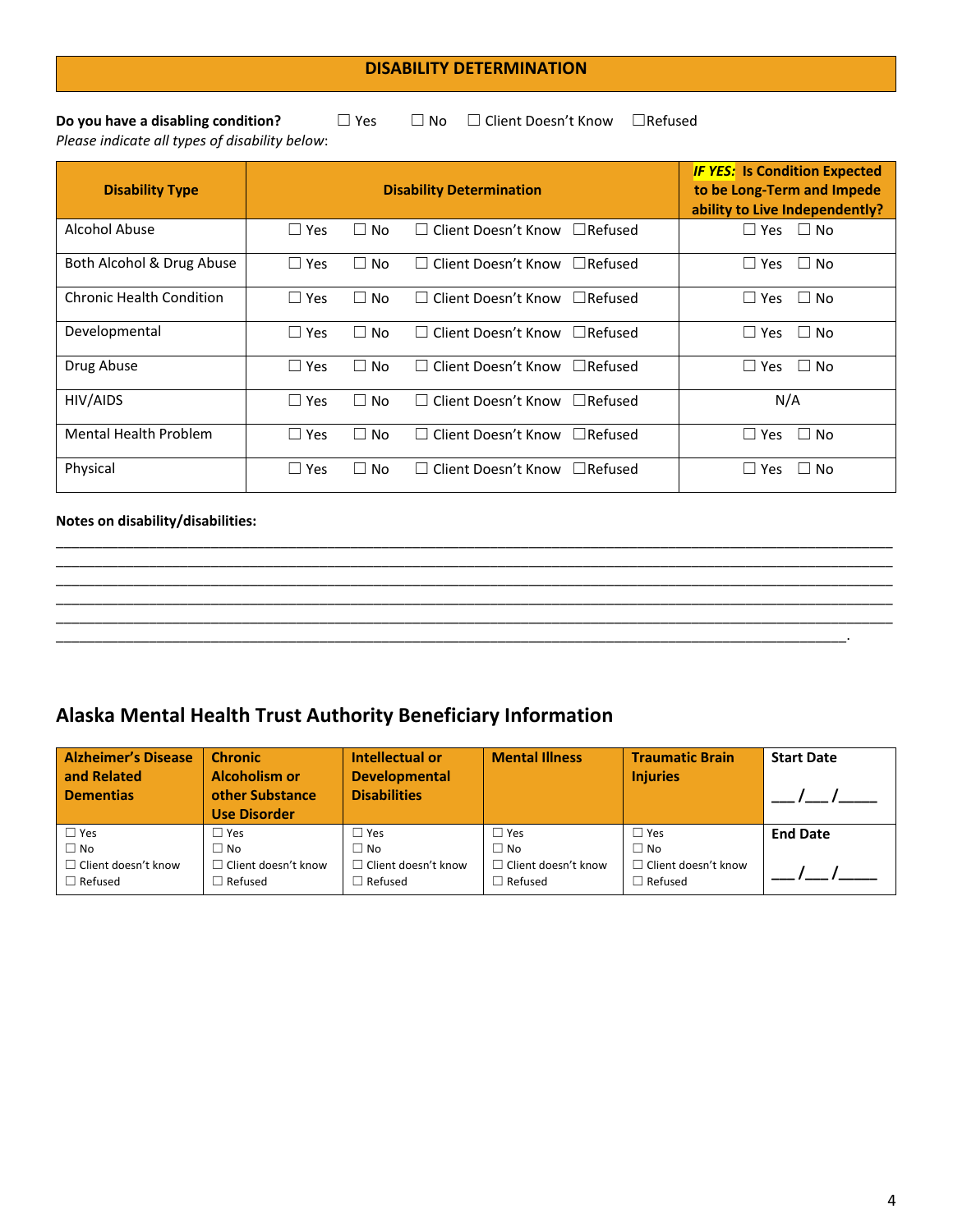| <b>Alaska Native Corporation Affiliation</b>      |                                              |                                                     |                                              |
|---------------------------------------------------|----------------------------------------------|-----------------------------------------------------|----------------------------------------------|
| <b>Primary Alaska Native Regional Corporation</b> |                                              | <b>Secondary Alaska Native Regional Corporation</b> |                                              |
| $\Box$ Ahtna Corporations                         | <b>Goldbelt Corporation</b>                  | <b>Ahtna Corporations</b><br>$\Box$                 | $\Box$ Goldbelt Corporation                  |
| $\Box$ Aleut Corporation                          | $\Box$ Koniag Incorporated                   | Aleut Corporation<br>⊔                              | $\Box$ Koniag Incorporated                   |
| $\Box$ Arctic Slope Regional                      | $\Box$ NANA Regional                         | Arctic Slope Regional<br>⊔                          | $\Box$ NANA Regional                         |
| $\Box$ Bering Straits                             | $\Box$ Sealaska                              | <b>Bering Straits</b><br>$\Box$                     | $\Box$ Sealaska                              |
| $\Box$ Bristol Bay                                | $\Box$ 13 <sup>th</sup> Regional Corporation | <b>Bristol Bay</b><br>$\Box$                        | $\Box$ 13 <sup>th</sup> Regional Corporation |
| $\Box$ Calista Corporation                        | $\Box$ Client Doesn't Know                   | Calista Corporation<br>$\Box$                       | $\Box$ Client Doesn't Know                   |
| $\Box$ Chugach Alaska                             | $\Box$ Client Refused                        | Chugach Alaska<br>$\Box$                            | $\Box$ Client Refused                        |
| $\Box$ Cook Inlet Regional                        | $\Box$ Not Affiliated                        | Cook Inlet Regional<br>$\Box$                       | $\Box$ Not Affiliated                        |
| $\Box$ Doyon                                      |                                              | Dovon<br>$\Box$                                     |                                              |
|                                                   |                                              |                                                     |                                              |

| <b>Alaska Native Corporation Optional Key</b> |                                  |                                       |  |
|-----------------------------------------------|----------------------------------|---------------------------------------|--|
| Ahtna Corporation                             | Chugach Alaska Corporation       | Sealaska                              |  |
| <b>Aleut Corporation</b>                      | Cook Inlet Regional Corporation  | 13 <sup>th</sup> Regional Corporation |  |
| <b>Arctic Slope Regional Corporation</b>      | Doyon Limited Corporation        | Client Doesn't Know                   |  |
| <b>Bering Straits Native Corporation</b>      | <b>Goldbelt Corporation</b>      | Client Refused                        |  |
| <b>Bristol Bay Native Corporation</b>         | Koniag Incorporated              | Not Affiliated                        |  |
| <b>Calista Corporation</b>                    | <b>NANA Regional Corporation</b> |                                       |  |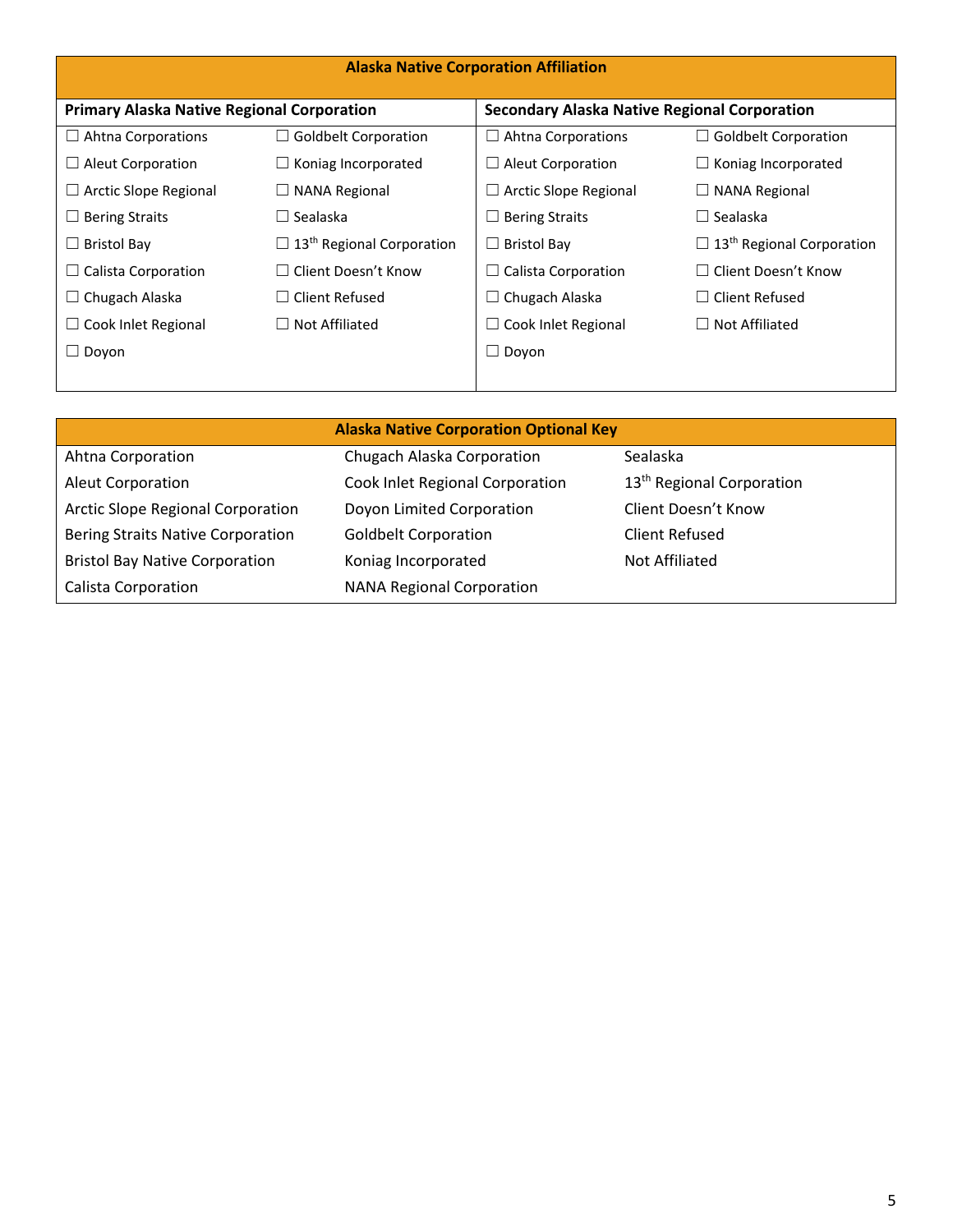#### **PRIOR LIVING SITUATION**

#### **Section I – Where did you sleep last night?**

**SELECT ONLY ONE OPTION FROM ONE OF THE HIGHLIGHTED CATEGORIES** *(1, 2, or 3)* **below.** *For example, if the client was in a "Place not meant for habitation", select that from the Homeless Situation category and continue complete Sections II through IV.*

#### *1. Homeless Situation*

 $\Box$  Place not meant for habitation (e.g. a vehicle, an abandoned building, bus/train/subway station/airport or anywhere outside)

\_\_\_\_\_\_\_\_\_\_\_\_\_\_\_\_\_\_\_\_\_\_\_\_\_\_\_\_\_\_\_\_\_\_\_\_\_\_\_\_\_\_\_\_\_\_\_\_\_\_\_\_\_\_\_\_\_\_\_\_\_\_\_\_\_\_\_\_\_\_\_\_\_\_\_\_\_\_\_\_\_\_\_\_\_\_\_\_\_\_\_\_\_\_\_\_\_

- ☐ Emergency shelter, including hotel or motel **paid for with emergency shelter voucher**
- $\Box$  Safe Haven (not currently available in AK)

#### *2. Institutional Situation*

- $\Box$  Foster care home or foster care group home
- $\Box$  Hospital or other residential non-psychiatric medical facility
- $\Box$  Jail, prison or juvenile detention facility
- $\Box$  Long-term care facility or nursing home
- $\Box$  Psychiatric hospital or other psychiatric facility
- □ Substance abuse treatment facility or detox center

#### *3. Transitional and Permanent Housing Situation*

- $\Box$  Residential project or halfway house with no homeless criteria
- ☐ Hotel or motel paid for **without** emergency shelter voucher
- $\Box$  Transitional housing for homeless persons (including homeless youth)
- □ Host home (non-crisis)
- $\Box$  Staying or living in a friend's room, apartment or house
- $\Box$  Staying or living in a family member's room, apartment or house
- $\Box$  Rental by client, with GPD TIP subsidy
- $\Box$  Rental by client, with VASH subsidy
- $\Box$  Permanent housing for formerly homeless persons
- $\Box$  Rental by client, with RRH or equivalent subsidy
- ☐ Rental by client, with Housing Choice Voucher (HCV) (tenant or project based)
- $\Box$  Rental by client in a public housing unit
- $\Box$  Rental by client, no ongoing housing subsidy
- $\Box$  Rental by client, with other ongoing housing subsidy
- $\Box$  Owned by client, with ongoing housing subsidy
- $\Box$  Owned by client, no ongoing housing subsidy

#### *4. Other*

- ☐ Other
- ☐ Worker unable to determine
- ☐ Client doesn't know
- ☐ Client refused

#### *5. If "Other", Specify:*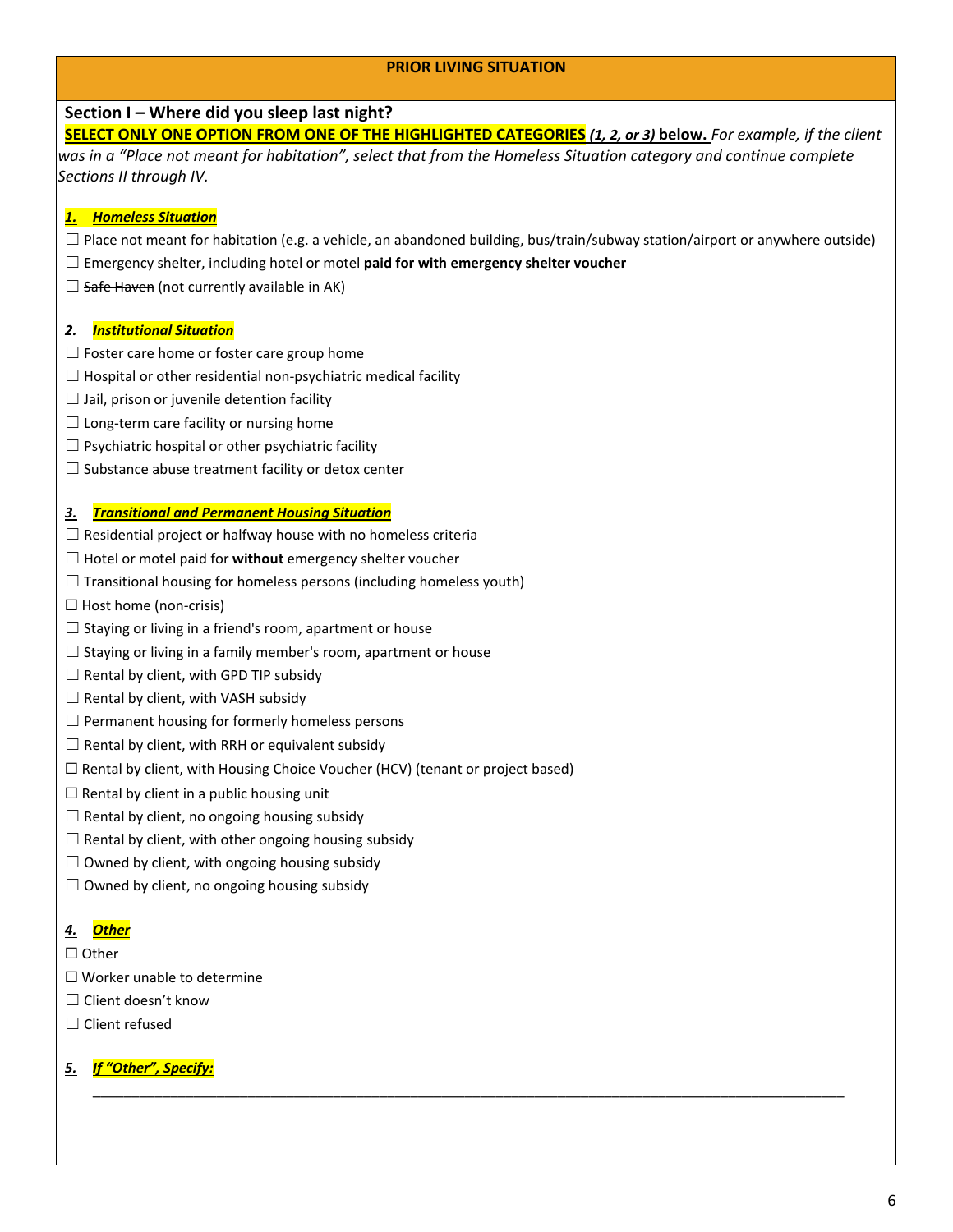| <b>Section II</b><br>Please complete all remaining sections:                                                                                                                                                                                                                                                                                                                                                                                                                                                                                                                                                                                                                           |                                                                    |  |
|----------------------------------------------------------------------------------------------------------------------------------------------------------------------------------------------------------------------------------------------------------------------------------------------------------------------------------------------------------------------------------------------------------------------------------------------------------------------------------------------------------------------------------------------------------------------------------------------------------------------------------------------------------------------------------------|--------------------------------------------------------------------|--|
| * Length of Stay at Prior Night Living Situation:                                                                                                                                                                                                                                                                                                                                                                                                                                                                                                                                                                                                                                      |                                                                    |  |
| $\Box$ One night or less                                                                                                                                                                                                                                                                                                                                                                                                                                                                                                                                                                                                                                                               | $\Box$ 90 days or more, but less than one year                     |  |
| $\Box$ Two to six nights                                                                                                                                                                                                                                                                                                                                                                                                                                                                                                                                                                                                                                                               | $\Box$ One year or longer<br>$\Box$ Client doesn't know            |  |
| $\Box$ One week or more, but less than one month<br>$\Box$ One month or more, but less than 90 days                                                                                                                                                                                                                                                                                                                                                                                                                                                                                                                                                                                    | $\Box$ Client refused                                              |  |
|                                                                                                                                                                                                                                                                                                                                                                                                                                                                                                                                                                                                                                                                                        |                                                                    |  |
| Approximate date most recent episode of homelessness started:<br>Instructions: * Look for the most recent "break" in homelessness to identify the start of current episode. Breaks include 7+ nights in a<br>permanent or temporary housing situation; 90+ days in an institution.<br>* If someone is actively in an institution, has been there for less than 90 days, and was experiencing homelessness before entering the institution,<br>look for the most recent break in homelessness prior to institutionalization.<br>*If someone was in a permanent or transitional housing situation last night, but will be experiencing homelessness tonight, please use today's<br>date. |                                                                    |  |
| <b>Section III</b>                                                                                                                                                                                                                                                                                                                                                                                                                                                                                                                                                                                                                                                                     |                                                                    |  |
| * Regardless of where they stayed last night—Number of separate times/episodes the client has been on the streets or in                                                                                                                                                                                                                                                                                                                                                                                                                                                                                                                                                                |                                                                    |  |
| emergency shelter in the past three years (counting current stay):<br>$\Box$ Two times<br>$\Box$ One time<br>$\Box$ Three times                                                                                                                                                                                                                                                                                                                                                                                                                                                                                                                                                        | $\Box$ Four or More Times                                          |  |
| $\Box$ Client doesn't know<br>$\Box$ Client refused                                                                                                                                                                                                                                                                                                                                                                                                                                                                                                                                                                                                                                    |                                                                    |  |
| <b>Section IV</b>                                                                                                                                                                                                                                                                                                                                                                                                                                                                                                                                                                                                                                                                      |                                                                    |  |
| * Total number of months homeless on the street or in emergency shelter in past 3 years:                                                                                                                                                                                                                                                                                                                                                                                                                                                                                                                                                                                               |                                                                    |  |
| $\Box$ 1 month (this time is the first time) $\Box$ 2 months                                                                                                                                                                                                                                                                                                                                                                                                                                                                                                                                                                                                                           | $\Box$ 3 months $\Box$ 4 months<br>$\Box$ 5 months                 |  |
| $\Box$ 6 months $\Box$ 7 months $\Box$ 8 months                                                                                                                                                                                                                                                                                                                                                                                                                                                                                                                                                                                                                                        | $\Box$ 9 months $\Box$ 10 months $\Box$ 11 months $\Box$ 12 months |  |
| $\Box$ Client doesn't know $\Box$ Client refused<br>$\Box$ More than 12 months                                                                                                                                                                                                                                                                                                                                                                                                                                                                                                                                                                                                         |                                                                    |  |
| Total number of months homeless on the street or in emergency shelter in past 3 years (up to 36 months):<br>Instructions: If the client has spent less than 12 months in a HUD defined homeless situation in the last three years, please repeat<br>the answer provided above here. If the client has experienced homelessness for over 12 months, please specify up to 36 months.<br>Total number of months $(12 - 36$ months)                                                                                                                                                                                                                                                        |                                                                    |  |
|                                                                                                                                                                                                                                                                                                                                                                                                                                                                                                                                                                                                                                                                                        |                                                                    |  |
| <b>CURRENT LIVING SITUATION</b>                                                                                                                                                                                                                                                                                                                                                                                                                                                                                                                                                                                                                                                        |                                                                    |  |
| Location details: Notified and the set of the set of the set of the set of the set of the set of the set of the set of the set of the set of the set of the set of the set of the set of the set of the set of the set of the                                                                                                                                                                                                                                                                                                                                                                                                                                                          |                                                                    |  |
| Is client going to have leave their living situation within 14 days?                                                                                                                                                                                                                                                                                                                                                                                                                                                                                                                                                                                                                   |                                                                    |  |
| $\Box$ Yes $\Box$ No $\Box$ Client Doesn't Know $\Box$ Refused $\Box$ Data not collected                                                                                                                                                                                                                                                                                                                                                                                                                                                                                                                                                                                               |                                                                    |  |
| If "Yes" to "Is client going to have leave their living situation within 14 days?" answer the following questions:                                                                                                                                                                                                                                                                                                                                                                                                                                                                                                                                                                     |                                                                    |  |
| Has a subsequent residence been identified?                                                                                                                                                                                                                                                                                                                                                                                                                                                                                                                                                                                                                                            |                                                                    |  |
| $\Box$ Yes $\Box$ No $\Box$ Client Doesn't Know $\Box$ Refused $\Box$ Data not collected                                                                                                                                                                                                                                                                                                                                                                                                                                                                                                                                                                                               |                                                                    |  |
| Does individual or family have resources or support networks to obtain other permanent housing?                                                                                                                                                                                                                                                                                                                                                                                                                                                                                                                                                                                        |                                                                    |  |
| $\Box$ Yes $\Box$ No $\Box$ Client Doesn't Know $\Box$ Refused $\Box$ Data not collected                                                                                                                                                                                                                                                                                                                                                                                                                                                                                                                                                                                               |                                                                    |  |
| Has the client had a lease or ownership interest in a permanent housing unit in the last 60 days?                                                                                                                                                                                                                                                                                                                                                                                                                                                                                                                                                                                      |                                                                    |  |
| $\Box$ Yes $\Box$ No $\Box$ Client Doesn't Know $\Box$ Refused $\Box$ Data not collected                                                                                                                                                                                                                                                                                                                                                                                                                                                                                                                                                                                               |                                                                    |  |
| Has the client moved 2 or more times in the last 60 days?                                                                                                                                                                                                                                                                                                                                                                                                                                                                                                                                                                                                                              |                                                                    |  |
| $\Box$ Yes $\Box$ No $\Box$ Client Doesn't Know $\Box$ Refused $\Box$ Data not collected                                                                                                                                                                                                                                                                                                                                                                                                                                                                                                                                                                                               |                                                                    |  |
|                                                                                                                                                                                                                                                                                                                                                                                                                                                                                                                                                                                                                                                                                        |                                                                    |  |